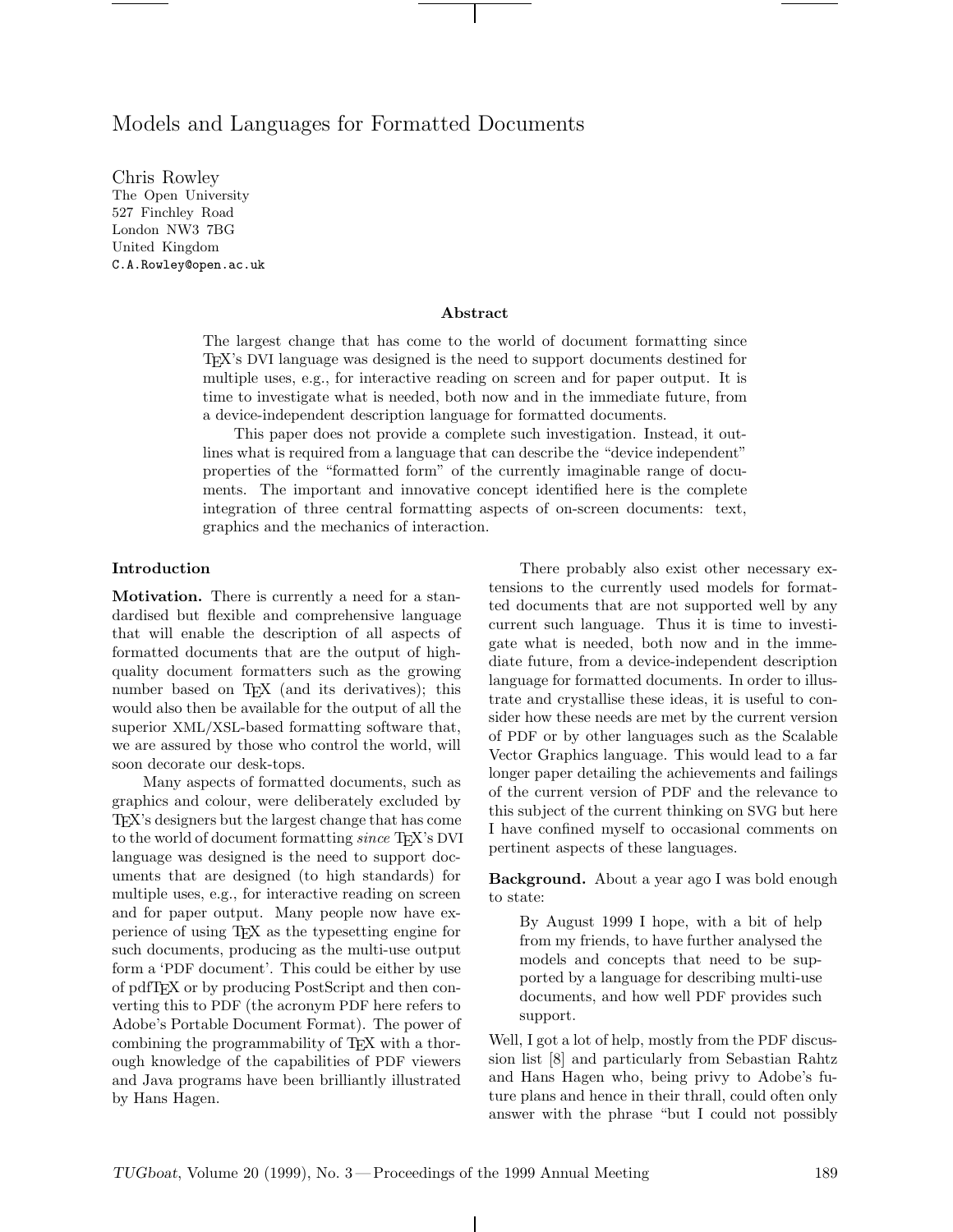Chris Rowley

comment", even about things that are already described in the literature— such is the way of commerce.

The result is this short paper outlining what is required from a language that can describe the "device independent" properties of the "formatted form" of the currently imaginable range of documents. The discussion here tries to be general but it is heavily influenced by the currently popular resources in this area: DVI [4], PDF [2, 3] (and hence PostScript [1]), together with some, such as the Scalable Vector Graphics (SVG) Specification [5], that are currently under development.

I am very much aware that the current version of this paper lacks a lot of explanation and examples; and that it contains little about practical ways to take these ideas forward and relate them to other activity in this area. However, it does contain at least one significant new idea: the complete integration of three central formatting aspects of on-screen documents: text, graphics and the mechanics of interaction; this will lead to a more comprehensible and systematic treatment of all aspects of multi-use formatted documents.

**Preamble.** I shall assume that the reader has some familiarity with the DVI language (at least the commonly used parts) and with the PDF language (v1.2 or later, but only the formatting-related parts).

Please note that there are many things that are not covered in this paper because, although very important for modern document science, they are not directly relevant to the current subject. For example, since we are considering a description language for formatted, multi-use documents, we completely ignore the current uses, aimed at expressing documents as logical tree-structures, of languages such as XML and HTML (although these are often used to provide an inspired mixture of semi-specified formatting and logical markup). It is also possible to combine such languages with a language such as PDF to describe "partially formatted" documents.

The major consequences of the chosen language for the design of the applications, e.g., T<sub>E</sub>X or its successors, that produce examples of it will be mentioned, but only in passing and hence incompletely. However, these are probably of greater practical importance than the details of the language itself.

The paper begins by setting up the context, describing briefly the relationship between DVI, PDF and the various models of document formatting into which they fit. It then describes various models that must be supported by a fully functional language for multi-use formatted documents and analyses the consequences of these for the structure of the language.

Subsequent work will consider in more detail the specification of the language together with the design and implementation of related applications.

**DVI and PDF.** One motivation for this paper was my being asked at the TUG'98 conference: which is better, DVI or PDF? My reaction then was: since they are so similar, neither! But then I was thinking only of the original version of PDF; now, having discovered the joys of v1.2 and more recently the 7.4MB of the latest (v1.3) manual, I publicly recant from that position.

Although PDF is technically not a "device independent" language, it contains a large core of stuff that is, at least potentially, as "device independent" as TEX's eponymous DVI language. Both must, of course, be parsed by an application that understands the language and its underlying document model, formatting model and page model; and, although they look very different at the detailed level, the page models of these two languages (and their abstract semantics) also have a lot in common. This is one reason why the part of pdfTEX [6] that handles classical TEX files is only very locally and minimally different from classic TEX. However, PDF has a somewhat richer document model and it integrates text and graphics in its formatting model. This is one reason why pdfTEX has extra primitives.

On the other hand, PDF also has a large, and growing, part that is dependent on the very specific, and limited, features of Adobe's own viewers and font technologies. As with most languages that are being actively developed whilst being widely used, PDF is now a mixture of good and bad ideas: it is still based on some simple but general models but these are not always used to provide extensions nor have they been developed to provide more inclusive but equally clean new models. Instead, it has grown a collection of ad hoc add-ons that lack simplicity and coherence. Much of the additional functionality of pdfTEX is there only to support such very particular features of PDF, as its meta-data objects and stream compression possibilities.

Although this is a lot, PDF does only what it does; it has become a more difficult language for a (human) document formatter or programmer to work with. It is therefore currently not at all clear how to make straightforward adaptations or extensions of the PDF language and we seem able to get from it only what They want us to have in Our documents. Note that some caution is needed when evaluating the PDF language itself since much of its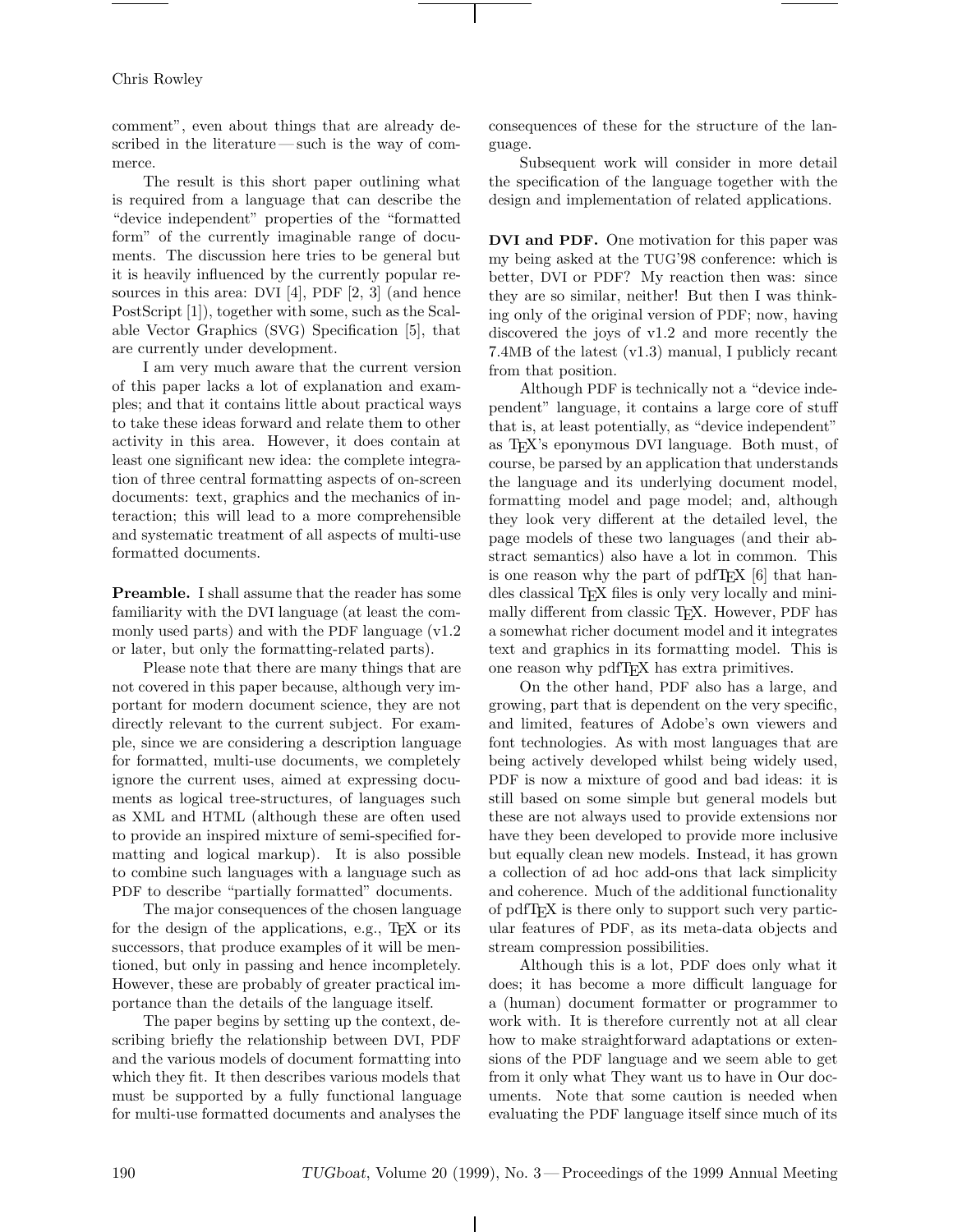Models and Languages for Formatted Documents

expressive ability is obscured by the lack of functionality and bad behaviour of the applications currently available for viewing or translating it.

Given the close symbiosis between its development and that of the Adobe's Acrobat Reader application, it is very likely that, wisely used, it is a very good language for rapid and accurate screening of downloaded documents. However, this is by no means a unanimous verdict on the utility of PDF and any such advantages have clearly been at the expense of efficient and accurate production of those documents since the current version is far from providing the uniform, clean, comprehensible interfaces needed by writers of applications.

This suggests that there is a need for Yet Another Language: one with a clean and general model and a flexible, uniform syntax. If this is incompatible with fast incremental processing then a compilation process should be inserted to transform this into something at least as good as PDF. So here are some thoughts on such a language.

## **Background and models**

Here is a description of the use of a FDL (or Fixed Formatted Document Language) and the models of document processing that it both supports and provides.

**The global model.** The assumed usage of this FDL derives from the following high-level model of the document formatting process in which it is used.

- A *generating application* (GA) produces a fully formatted document and outputs it in this FDL language.
- A *processing application* (PA) uses the information about a fully formatted document described in this FDL in order to do only the following (these are informal descriptions):
	- **–** faithfully render (in accordance with the medium) parts of the visual content of the document on one or more media;
	- **–** when appropriate, supply information about attributes of such a rendering needed to determine the interaction state of the PA;
	- **–** pass on, but not process, information streams to other applications (in particular, non-visual material).

At its top level, a formatted document consists of a collection of objects, the most pertinent of which are *formatted objects* (FOs).

**A model for the language.** What information must therefore definitely be represented in an FDL description of a document? Here is an answer.

- The contents of the document that are needed for rendering the FOs in the document on any supported output medium.
- The contents that are needed to determine the interaction state on any supported interactive output medium.
- Information about structural relationships amongst the formatted objects in the document.
- Pointers to other resources required for the rendering process (e.g., rasterisation, font and colour information).

The following is information that is not essential but is useful; it is also very closely related to the formatted document. Other (non-formatted) objects contain such information.

- Information about the logical structure of the document and its relationship to the structure of the formatted document.
- Information needed for non-rendering activities for which support is needed; in general, this is too open-ended but some of these are the logical information that is needed for activities that are traditionally associated with on-line document readers, such as indexing and searching.

There are, of course, many other things that are essential to the complete description of a document and it may well be appropriate to add to the language objects to be used for their specification. The following are some examples (from many) of information that is important to the document but is not, per se, closely related to the formatted form of the document.

- Database information about the document itself rather than its contents.
- How any visual material produced by other cooperating applications (which may not themselves process the FDL material in this document) should be placed relative to the rendering of the document.

This paper will thus analyse in detail only the information in the first group (of four items). It will also discuss some ideas concerning the information in the second group but will argue that the FDL needs to be able to express only how the provision of such information relates to information in the first group, leaving the specification of most of this information to other, more suitable, languages; these languages have been, or will be, developed elsewhere and can be used in a wider context.

The FDL is not intended to provide a revisable document format. Thus it will contain no provision below the level of the FOs for the specification of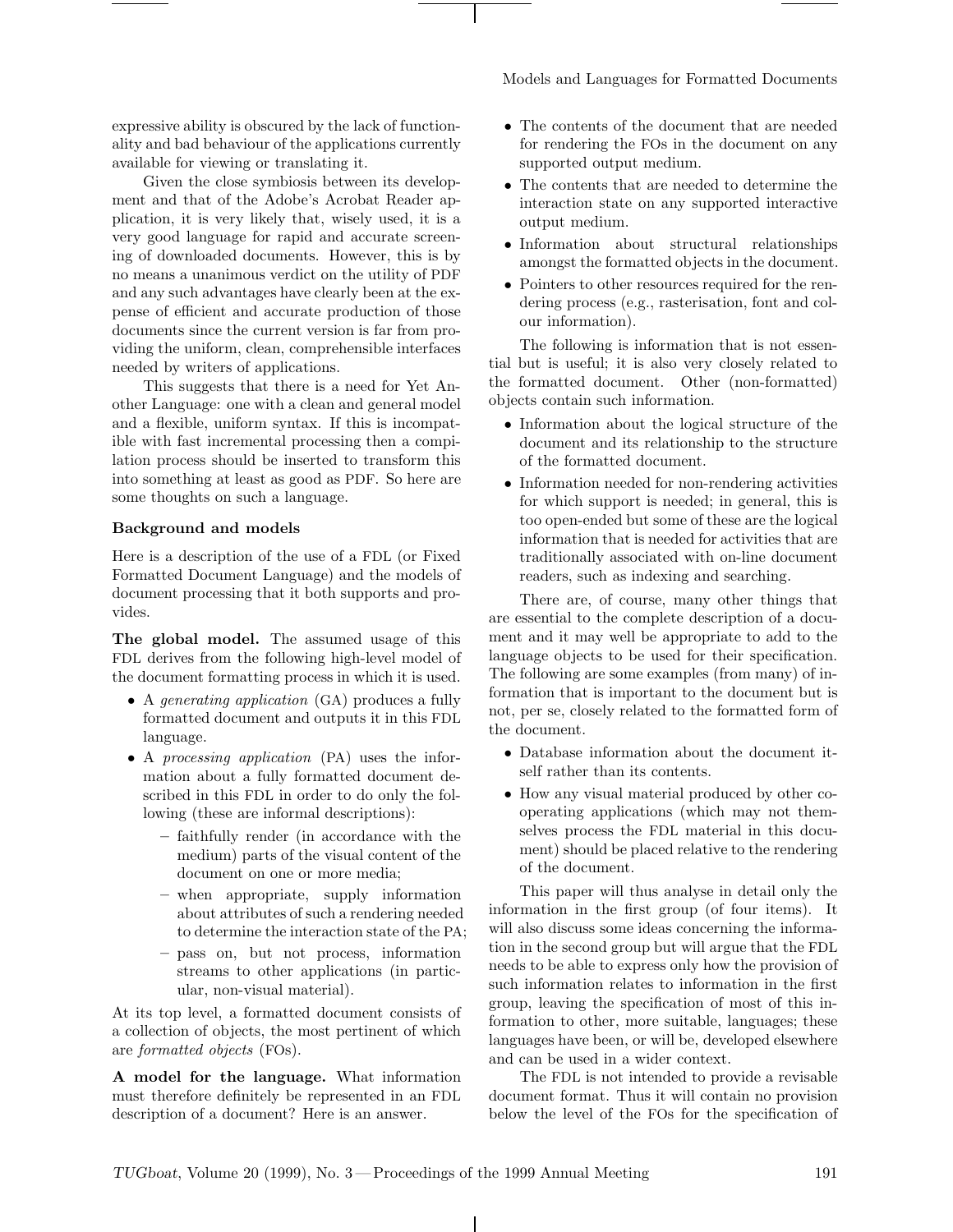## Chris Rowley

user-level graphical objects so that they can be directly manipulated, as in a drawing application or a document editor. This should not rule out support for extensions that, like PDF, provide some very limited but useful form of structured revisions of FDL documents; however, this is not a primary property of the FDL.

**Further restrictions.** In order to appease the editor of these proceedings and to put a reasonable limit on the time I spend writing, I shall here restrict the analysis and discussion in the following ways.

- The top-level formatted object (FO) described by the FDL will be a two-dimensional, unrotatable rectangle (this is a convenient but not essential restriction).
- The graphical model will have no concept of transparency, i.e., no graphical layers: this reflects only the current limit on my resources for investigating the issues involved and should be relaxed as soon as possible. It is also one of the areas where PDF's support falls short of current requirements.
- There is no concept of time nor of an external environment beyond the idealised two-dimensional output medium; hence the FDL itself does not describe the non-typographic content of sound/video; and documents cannot be defined to look different on Wednesdays, on Macs or on Vancouver Island (although some such requirements could, of course, be implemented by the PA).
- There is no concept of service levels to be negotiated between a client, knowing its local PA resources, and a document server.

Note that the first restriction does not limit the scope for specifying what is displayed since, within these top-level FOs, complex clipping paths can be specified.

Note also that the PA can use information expressed in the FDL to do complex things such as affording different views of the document and controlling time-dependent actions to produce *son-etlumière* shows, etc., but these do not need to be described directly within the FDL.

Moreover, the information needed to control associated multi-media actions should be encoded in languages designed explicitly for describing such objects and these languages should not be part of the FDL.

**A model for the medium.** The abstract model of the visual medium is therefore a rectangular subset of a mathematical Euclidean plane on which are defined attribute functions such as "colour". Thus other technical issues not dealt with here are the precision of numerical values and the closely related provision of rasterisation information. These are very important in practice but it is best to keep them clearly separate from the raster-independent, arbitrary precision part of the model. In addition (or rather subtraction) many of the complexities of colour and tone rendering are not present in the model since these are intimately connected to the rasterisation process.

Having so peremptorily dismissed rasterisation from this formal model, I must quickly explain that everything in the model is predicated on a model of device-dependent *rendering* that involves a rasterisation of this idealised plane.

**Analogies.** One can liken a simple implementation of this global model to a translator (the GA) and its agent (the PA), where: the translator compiles application-oriented document formats into a well-defined, machine-oriented representation of the visual form of the document; the agent processes this lower-level code. In this simpler paradigm, the "model for the language" is analogous to the operational semantics of that machine-oriented representation and the "model for the medium" would be the abstract architecture of the machine.

A heuristically better, but less precise, analogue is with database models that include pre-compiled views and data indexes.

### **Analysis**

At the lowest level such an FDL needs to be able to express, within the above limitations, full details of the following, and nothing more:

- everything that could be visually displayed by any PA using any supported visual medium;
- everything that is needed for the detection of interaction events by any PA that supports interactivity with such a visual mediuml

This information can be usefully divided into a number of related topics but they are all, ultimately, graphical abstractions.

**Graphical specifications.** Here we separate the concept of text (i.e., glyphs from fonts) from other visual items; however, we do not separate the interaction-related graphical information from the visual parts.

The underlying model for all this information is the specification of regions in the visual medium (idealised as a mathematical plane). These are the only fundamental graphical objects that are used.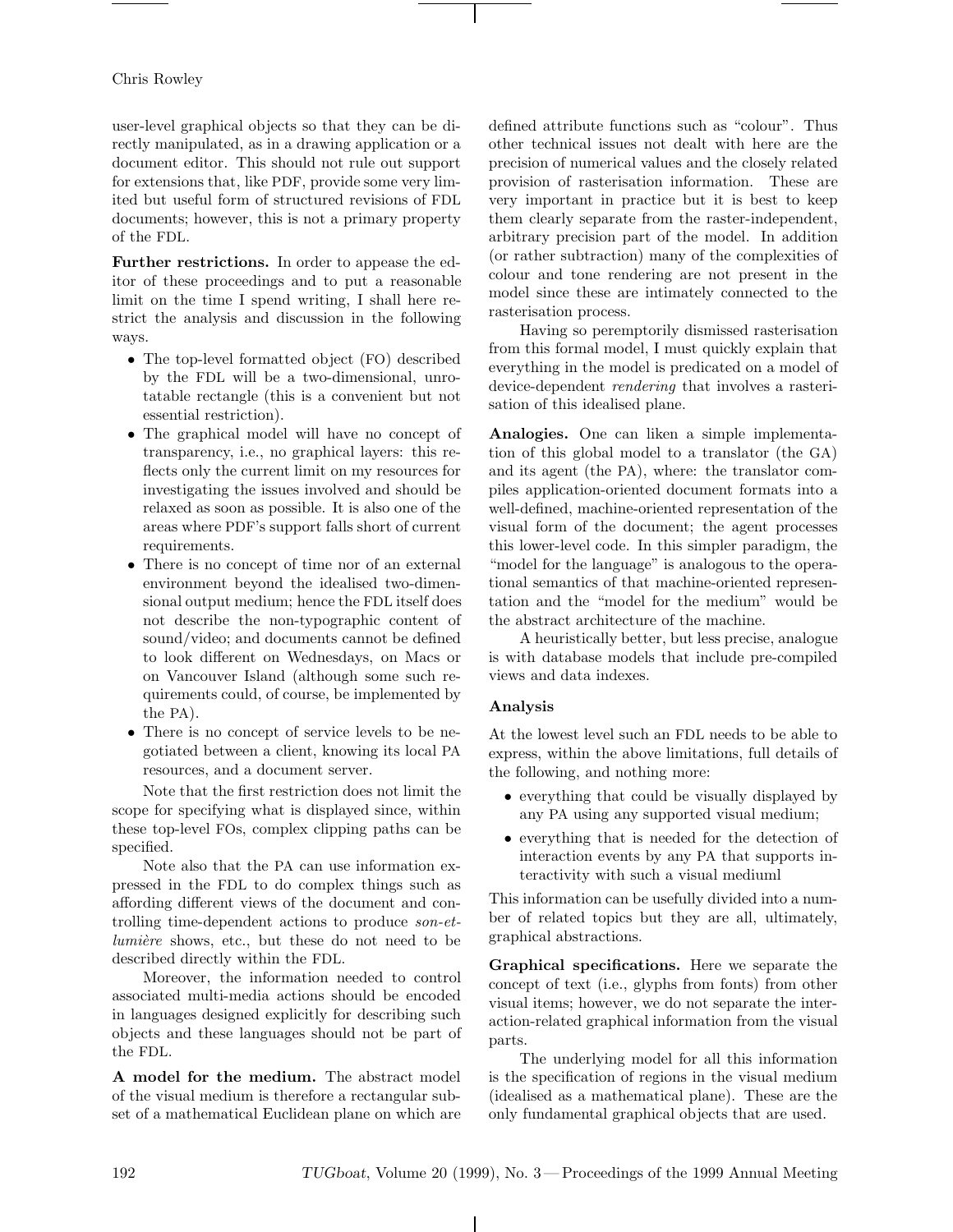Although there are many other possibilities, there is no clear reason to depart from, or extend, the commonly used collection of methods for specifying regions in terms of cubic paths; see, for example, the paper version of the original PDF specification [2]. This almost universal method is also used by PostScript and SVG.

**Paths.** These are used solely as a way of defining regions (stroking, etc., define a narrow area along the path). They are typically piece-wise cubics, other common forms such as conics being provided by the language only as syntax for their cubic approximations.

Note that these paths are mathematical idealisations that are then used to define the somewhat more concrete regions by means of various operators such as clipping, stroking and filling. Note that the use of these words here does not imply that any painting of the defined region is yet specified.

**Regions.** Having thus defined a region, it can be (abstractly) painted in some way or it can be given a label for use in defining interaction events; these are not exclusive possibilities. Note that the specification of the region is identical for both visual information and for these interaction labels. This is all that is needed from the FDL in order to support all currently used types of interaction. A region can both have a label and be painted, and these two properties are completely independent. It may be sensible for all regions to be labelled objects so that all their properties, including painting related operations, would be accessed via the label.

**Events.** The first stage is to define events; although there is a good case for a generic language to be used here, the present level of development of the technology suggests that ad hoc languages closely linked to particular devices may be needed for some time. That used by SVG is a good example of such limited expressibility.

Thus the FDL needs *event definition objects* where the following information can be put, using a suitable language:

- definitions of the interaction events,
- the actions associated with interaction events.

An important and common case of an action is to display a particular view of the current, or some other, FDL document; the features needed to support this are described below.

**Painting.** Much of what comes under the detailed specification of a painting method is relevant only to the details of the rasterisation but some, such as colour information, also need methods for deviceindependent specification. The most general colour information is the specification of a colour gradient function, to specify how a region should be painted; this is a mapping from the abstract visual medium to a colour space. There is a need for further investigation into what types of mappings are needed here; SVG will support a small range of mappings, including linear, radial and periodic (for patterns).

This could be extended to support the far more general concept of getting such resources from an external paint server (not to be confused with the Mix-Yer-Own machine outside the local Do-It-Yourself store); this is analogous to the commonly used indirect ways of specifying glyphs and other font resources.

**Text.** Although glyphs are also graphical objects, the methods by which they are specified are typically so completely different that treating the two similarly becomes fatuous. In particular, the choice and positioning of glyphs typically requires external resources and, hence, other languages. In the case of PDF and PostScript, this is the only supported underlying model for text: both positioning and rendering information for typical fonts can only be specified via a fixed external font resource that must be accessed via a fixed-size encoding table. Such external font resources are used by a specialised glyphrendering part of the PA and also, often, by the GA: it is clearly essential, but often difficult to achieve, that these two applications use identical information.

Whilst there are good reasons to support most of these existing models and formats for glyph production, the FDL must support a far wider range allowing, if feasible, for future new glyph resources and font technologies as they come into use. Thus it should support the specification of all of the following:

- font-resource independent specification of a glyph within a font;
- explicit positioning of glyphs;
- relative positioning of sequences of glyphs (using font resources to calculate exact positioning): at least for all standard typesetting modes, both horizontal and vertical, possibly also for typesetting along more general graphics paths.

Although perhaps not strictly part of the FDL itself, a clear requirement arising from these is the ability to attach arbitrary external resources to a FDL file.

**Higher-level structure.** The basic formatted objects (FOs) can be related in various ways, including these three of immediate importance: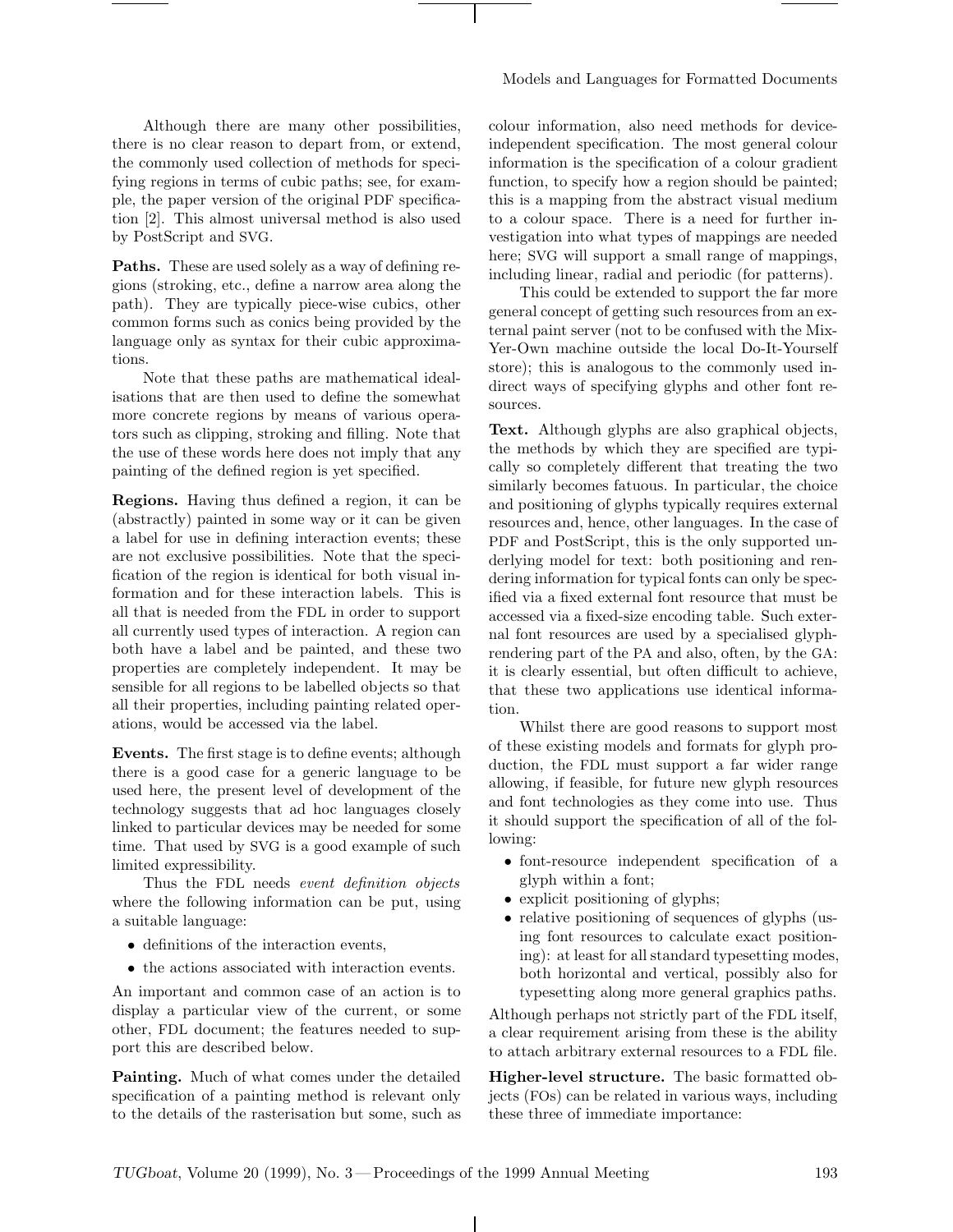Chris Rowley

- *Logical arrangements*: these can be very general relationships but include traditional page sequences; these do not prescribe anything about the formatting of the individual objects.
- *Formatted arrangements*: use and reuse of objects within others.
- *Global information* that allows viewers/printers to define different views of a document in terms of these objects: e.g., print sequences, relative positioning of windows on a screen, suppressing the rendering of the content of whole objects (another area where PDF is currently deficient).

I see no reason to put any restrictions within the language on the nature of these relationships, thus at least a *general labelled-graph* language providing arbitrary linking information is needed here.

Such relationships and their specification need further investigation and development. Specification of the formatting relationships will immediately require an extended model of the medium that supports layers and transparency.

There is currently some small-scale research activity concerned with logical information extensions to PDF, in particular the work on structured-PDF at Nottingham University. It is unclear whether Adobe have any long-term interest in moving PDF in that direction (or, indeed, whether they have any interest at all in the language itself as anything beyond a cryptic internal language for the Acrobat blackboxes).

**Trade-offs.** Many of the choices that need to be made in developing the detailed syntax of the language lead to decisions that, whilst not affecting the semantics or power of the language, do affect the following measures of its utility. The first two items in this list are independent of any particular document, whereas the others will vary according to the type of document and its uses:

- 1. the expected functionality of the GA,
- 2. the required functionality of the PA,
- 3. the relative size of the FDL file,
- 4. the relative speed of the generation of the FDL file,
- 5. the relative speed of accessing information in the FDL file,
- 6. the relative speed of processing information from the FDL file.

In general, decreasing 1, and hence, typically, 4, will increase 2 and, often, also 3, 5 and 6. For example, if the FDL supports a large range of higher-level graphical objects, such as transformations, arcs of conics or smooth piecewise-cubic paths, then the GA does

not have to be able to turn these into basic cubic paths but the PA must be able to process them.

Of course, increasing the amount of information (e.g., font resources) that does not need to be stored in the FDL file also decreases 3, but it also requires the PA to be able to access these resources effectively.

This section does not analyse the possibilities for the use of alternative formats since these affect equally any language. Some relevant techniques are data compression, which is comprehensively supported by the PDF standard, and binary formats that can be read quickly, as typically used by DVI but not currently available in PDF.

# **Summary**

**Outline.** A formatted document, as described by an FDL specification, is a collection of reusable FOs with labelled relationships. These FOs contain positioned graphical objects including, recursively, further FOs; but they have no further internal structure. No distinction is made between the graphical objects used for painting and those used to define interaction events.

Interaction events and associated actions are not described in the FDL itself but it provides objects specifically to contain these descriptions. It also provides objects for describing external resources and the possibility to attach such resources to an FDL file.

Although glyphs are graphical objects, they are most often accessed via external resources so they must be treated very differently within the FDL.

All the organisational structure of the formatted document is defined in the FDL by general named relationships between the FOs; other logical information is not described in the FDL itself.

**General principles.** In developing the details of such a language the following principles should be adhered to as much as possible.

- *Indirection*: always A Good Thing.
- *Modularity*: but do not try to separate too rashly things that should be intimately connected.
- *Flexibility*: do not impose unnecessary restrictions on the GAs or PAs.
- *Extensibility*: of course! But only within the limits of the above outline.
- *Clarity*: and ease-of-use as the cream on the cake!

# **The way forward**

The next step is to refine and formalise the ideas described here and to investigate extensions of these